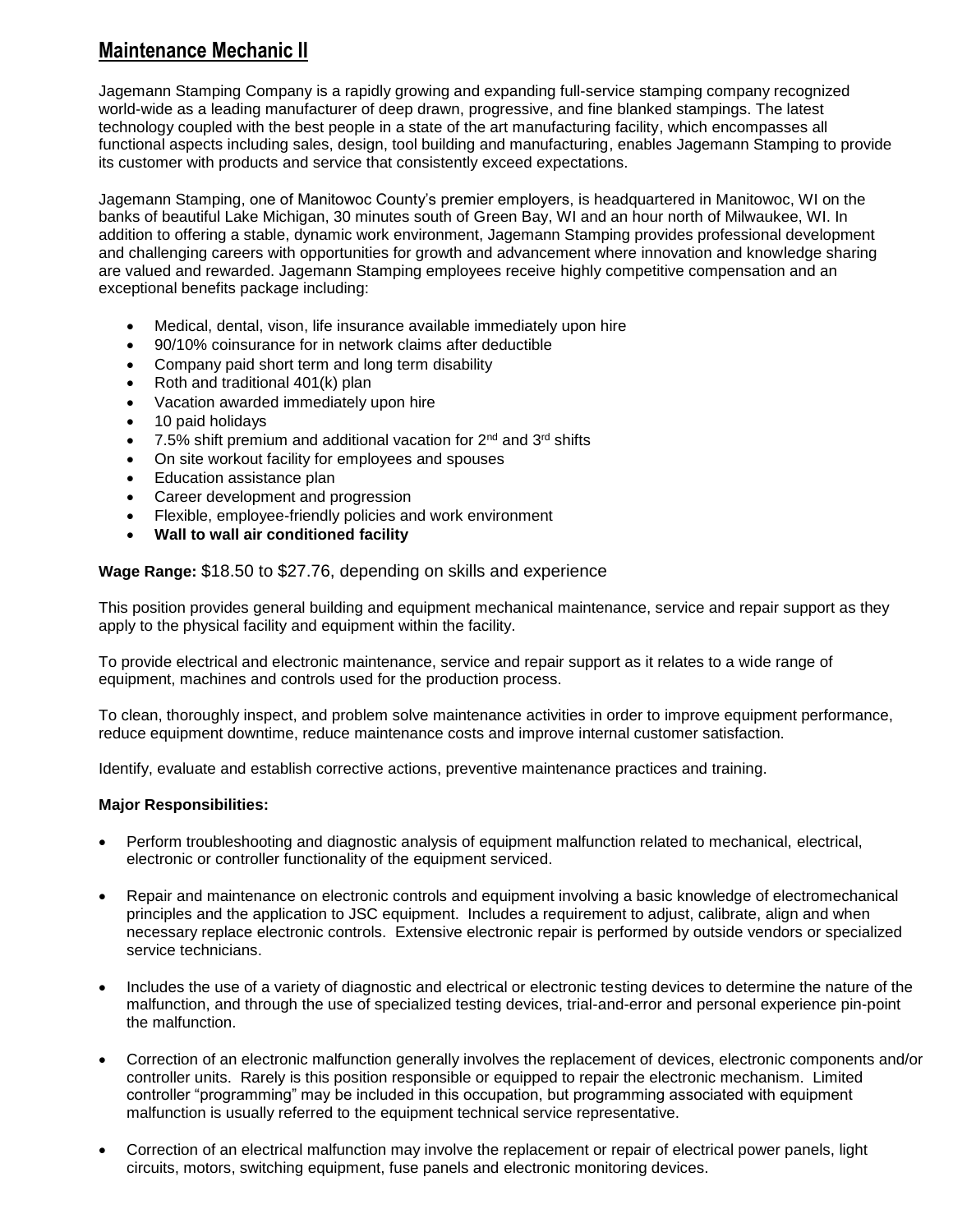- Perform electrical, mechanical, hydraulic and electronic repair on equipment and control devices associated with transfer presses. Including a knowledge of PLC (programmable logic controller) programming.
- Requires the diagnosis of malfunction, the replacement and/or repair of defective parts and the occasional requirement to fabricate a replacement part.
- Requires a specialized skill and knowledge of the specific configuration and modifications of "standard" machine tools to meet JSC requirements. Involves the knowledge of transfer press operations, including press mechanical and electrical timing, relay logic, PLC programming, and parts sensor applications.
- Requires the ability to work with or without complex schematics, diagrams or machine design prints. May include the requirement to develop and draw sketches and/or schematics.
- Operates, maintains and repairs equipment associated with heating, air conditioning and ventilation of the facility. Involves the ability to diagnose and repair HVAC equipment when necessary. Requires a basic knowledge of DSC (Digital System Control) computer programming language.
- Maintain and repair mechanical equipment within the facility.
- Includes a requirement to fabricate replacement parts when necessary, and the ability to identify and diagnose deficiencies, plan and lay-out work and corrective action required, set-up and operate the machine tool needed to fabricate and/or repair the part required.
- Performs repairs on hoists, motors, conveyors, washers, material reels, Air compressors, forklift trucks, pumps, presses, stock straighteners, lift trucks, shop vehicles and other equipment.
- Perform general corrective and preventive maintenance, repair and install equipment and/or structure associated with the facility.
- Construct, repair and/or replace items such as, ceiling panels and wall coverings, bulletin boards, windows, doors, pneumatic air lines, water and sprinkler lines, electrical conduit, light cords, ballasts, light fixtures, electrical outlets and switches and HVAC systems.
- Involves the exercise of skills and the use of tools associated with several trades such as carpentry, electrical, plumbing, tool making, welding, machine repair, and masonry.
- Prepare and/or rig new equipment for operation.
- Includes the placement, leveling, alignment and mounting of equipment to prepared machine pad, or the supervision and coordination of outside contractors and machine riggers.
- Adjust equipment for operation, includes replacement of standard controls and components with specialized electronic and hydraulic systems. Requires the ability to adapt standard machinery to a highly modified and specialized configuration.
- Use TPM principles and practices to plan, establish, coordinate and audit the preventive and general maintenance program for the facility and associated production equipment. The program will include but not be limited to;
- Problem solving techniques to assure cause and effect analysis, root cause assessment and implementation of corrective action.
- Maintenance Prevention involvement in the design and establishing standards for new equipment.
- Predictive Maintenance identify the life expectancy of production and facility equipment components by determining through historical data how long equipment will run before exceeding tolerances, needing lubrication, tuning, adjusting, overhauling or replacing..
- Corrective Maintenance- through use of historical data and employee input continue to problem solve and improve equipment, facility and maintenance team performance by exposing and eliminating malfunctions and their causes. Results will be evident by measurable improved machine performance, reliability, and reduction in overall repair requirements over the life of the equipment.